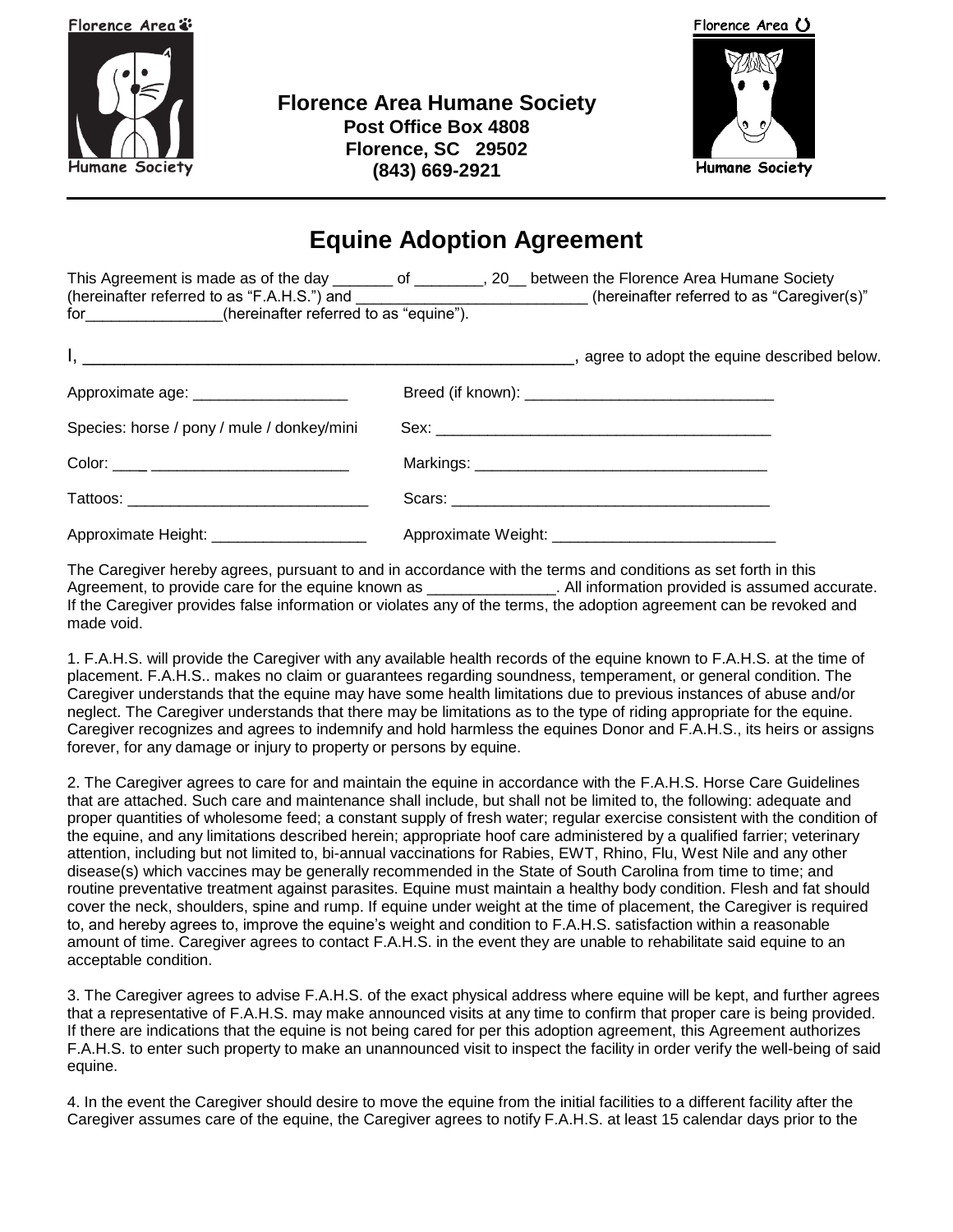proposed move of the proposed new location. Any new location of the facilities must be expressly approved by F.A.H.S. before the equine is moved. The equine shall not be removed from the State of South Carolina except by written Agreement of the parties.

5. The Caregiver agrees to contact F.A.H.S. and/or a veterinarian upon the discovery of any medical problem except those minor medical problems that are usual and incidental to regular equine maintenance. The Caregiver agrees the equine will not be destroyed without first consulting F.A.H.S. and/or a veterinarian. Humane destruction, as an exception, will be allowed if a representative from F.A.H.S. cannot be contacted, and a veterinarian deems humane destruction necessary due to an irrecoverable accident, (for example, serious injury, illness and/or severe colic).

6. The Caregiver agrees to notify F.A.H.S. immediately upon the death of the equine.

7. If for any reason the Caregiver is unable or unwilling to care for the equine as set forth in this Agreement and any Amendment(s) attached hereto, Caregiver will immediately notify F.A.H.S. and allow F.A.H.S. up to 30 days to remove the equine from their care. Transportation will be at the expense of F.A.H.S. No other extraneous charges or cost incurred by the equine before being returned to the care of F.A.H.S. will be the responsibility of F.A.H.S. Under no circumstances shall the Caregiver attempt to or purport to sell, trade, abandon, give away or otherwise transfer the equine. Should the equine be returned to F.A.H.S. due to termination of this Agreement, no money will be reimbursed to the Caregiver.

 $\frac{1}{2}$  , the contribution of the contribution of the contribution of the contribution of the contribution of the contribution of the contribution of the contribution of the contribution of the contribution of the contr

**\_\_\_\_\_\_\_\_\_\_\_\_\_\_\_\_\_\_\_\_\_\_\_\_\_\_\_\_\_\_ \_\_\_\_\_\_\_\_\_\_\_\_\_\_\_\_\_\_\_\_\_\_\_\_\_\_\_\_\_\_\_\_\_\_\_\_\_**

**FAHS Representative (Print Name) Caregiver (Print Name)**

**FAHS Representative (Signature) Caregiver (Signature)**

**\_\_\_\_\_\_\_\_\_\_\_\_\_\_\_\_\_\_\_\_\_\_\_\_\_\_\_\_\_\_\_\_\_\_\_\_\_\_**

**\_\_\_\_\_\_\_\_\_\_\_\_\_\_\_\_\_\_\_\_\_\_\_\_\_\_\_\_\_\_\_\_\_\_\_\_\_\_**

**\_\_\_\_\_\_\_\_\_\_\_\_\_\_\_\_\_\_\_\_\_\_\_\_\_\_\_\_\_\_\_\_\_\_\_\_\_\_**

**\_\_\_\_\_\_\_\_\_\_\_\_\_\_\_\_\_\_\_\_\_\_\_\_\_\_\_\_\_\_\_\_\_\_\_\_\_\_ Address**

**Phone Number(s)**

**Email Address**

*Florence Area Humane Society is a non-profit organization dedicated to finding homes and caring for animals in need. We speak for those who cannot.*